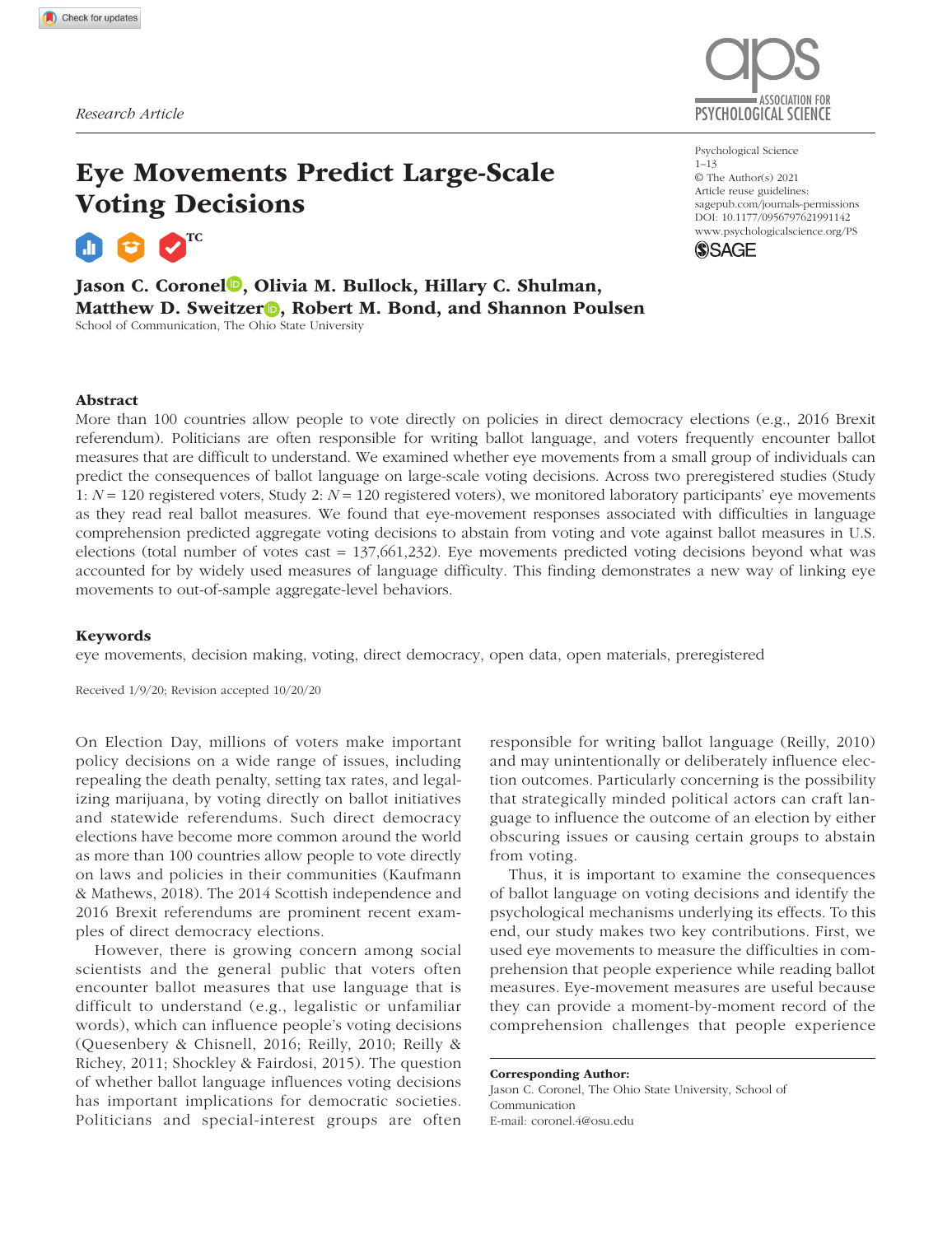while reading text. For example, a vast literature on eye movements and reading suggests that people are more likely to look longer at, or direct their gaze toward, words that they are unfamiliar with or are difficult to understand (Hyönä & Olson, 1995; Rayner, 1998, 2009; Rayner et al., 1989, 2006). Surprisingly, no study has used eye movements to examine the influence of ballot language on voting decisions.

Second, we devised an empirical strategy for linking eye movements in response to ballot measures obtained from a small group of individuals to aggregate voting behaviors of large groups of people. Social scientists frequently study the psychological processes underlying voting decisions using a small group of individuals (often in the context of the lab; Lau & Redlawsk, 2006; Lodge et al., 1995; Shockley & Fairdosi, 2015), and it is important to determine the extent to which phenomena observed from such contexts can be generalized to much larger groups of voters in naturalistic settings.

Therefore, the central and novel question we asked in our study is this: Can the eye movements made by a small group of individuals as they read ballot measures predict the voting decisions of a separate and much larger group (i.e., millions) of voters during actual elections? The finding that eye-movement responses from a small group of individuals predict aggregatelevel behaviors advances work in eye movements and political psychology. It is currently unknown whether eye movements from a small group can forecast decisions aggregated at the level of societal units (e.g., states, countries). This is unknown because work in psychology has primarily focused on whether eye movements can predict decisions (e.g., economic and moral choices) within the same individuals (Krajbich et al., 2010; Pärnamets et al., 2015).

Additionally, there is growing recognition that the generalizability of psychological processes and behaviors is moderated by context and individual differences (Cartwright & Hardie, 2012; Henrich et al., 2010). Thus, it is important to know the conditions under which findings from one group of individuals generalize across other groups and settings. There is evidence that eye-movement responses to linguistic features (e.g., word frequency) generalize across individuals and different languages (Li et al., 2014; Tiffin-Richards & Schroeder, 2015; Whitford & Titone, 2017). This suggests that language-comprehension processes indexed by eye movements for one group of individuals can be extrapolated to a different group of individuals.

Finally, because eye movements provide a continuous record of reading performance, they can potentially reveal whether the challenges in understanding ballot language occur at the level of words, phrases, sentences, paragraphs, or the entire text. The ability of eye

# Statement of Relevance

More than half of the world's nations employ direct democracy elections, in which policy choices are made directly by the public. Using eye-tracking technology, we found that as ballot language becomes more difficult to understand, voters are more likely to abstain from voting or vote against ballot measures. These findings expose the concerns of direct democracy elections because politicians and special-interest groups may inadvertently or deliberately influence election outcomes by crafting difficult-tounderstand ballot language. However, our study also lays the groundwork for how these concerns can be addressed through the use of eye-movement monitoring. Because eye movements provide a continuous measure of reading performance, they can potentially reveal whether the challenges in understanding ballot language occur at the level of specific words, sentences, or the entire text. Eye movements may be able to assist researchers and policymakers in crafting ballot language that is comprehensible to a larger group of voters.

movements to provide information at different levels is unique and difficult to obtain using other measures of language difficulty. Ultimately, the information provided by eye movements may aid researchers and policymakers in crafting ballot language that is comprehensible to a large group of voters.

Our study takes the first critical steps toward this long-term goal. We expected language that is difficult to understand would influence people's voting decisions in two ways. First, ballot measures that are difficult to comprehend might increase rates of abstention (Reilly, 2010; Reilly & Richey, 2011). This is because voters are unable to translate how ballot measures relate to their own political preferences and, thus, decide not to cast a vote.

Second, ballot measures that are hard to understand could lead voters to vote against the proposed policies. This prediction is based on the notion that voters have a general aversion to risk and uncertainty (Bowler & Donovan, 1998). Voters may feel uncertain about ballot measures they do not understand because they are unable to ascertain the potential consequences of the proposed policy. In contrast, voters will likely know more about the status quo, or the current state of affairs that may change by passage of a proposed law (Burnett, 2019; Lupia, 1992). For a voter who does not understand a proposed policy, changing the status quo can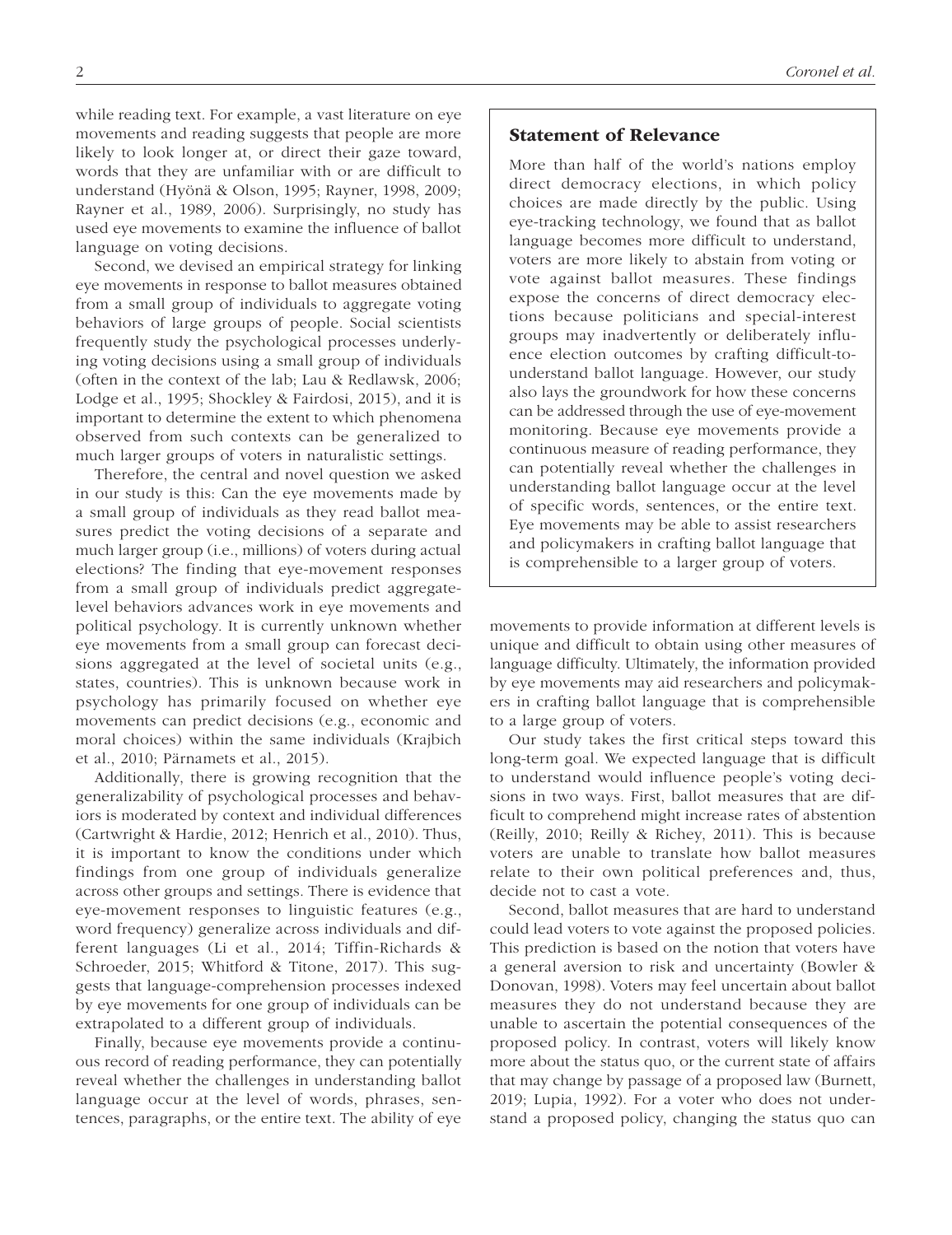be perceived as involving greater risk and uncertainty than maintenance of the status quo. As a consequence, voters may be more likely to prefer the status quo as ballot measures become harder to understand. Given how ballot choices are often structured (i.e., a "no" vote corresponds to not implementing a policy), a vote against a proposed policy is effectively a vote for maintaining the status quo.

We predicted that as ballot measures became more difficult to understand, as indicated by eye-movement responses from a group of voters, the rate of aggregate decisions to (a) abstain from voting or (b) vote against the measure in actual elections would also increase. Before data collection, we preregistered our hypotheses, research design, and analysis plan (<https://osf.io/hdc7x> and [https://osf.io/srxyu\)](https://osf.io/srxyu). Across two studies, we recruited participants to come into the laboratory and read a set of real ballot measures while their eye movements were tracked. Then, we collected voting data elicited by these ballot measures (i.e., rates of abstention, rates of support and opposition) in actual elections. Our critical analyses involved whether eye-movement responses to ballot measures in the lab predicted aggregate voting decisions in actual elections.

## Method

## *Participants*

We analyzed data from 120 registered voters from the state of Ohio for Study 1 (60 women; age:  $M = 34.99$ years,  $SD = 16.19$ , range = 18–79; race: White = 97, Black = 9, Latinx/Hispanic = 3, Asian = 4, mixed = 6, other = 1; partisan affiliation: Democrat = 71, indepen $dent = 37$ , Republican = 12) and another 120 registered voters from Ohio for Study 2 (60 women; age: *M* = 33.98 years,  $SD = 18$ , range = 18–73; race: White = 103, Black = 9, Asian = 4, mixed = 3, other = 1; partisan affiliation: Democrat =  $61$ , independent = 29, Republican = 30; for recruitment information, see [https://osf](https://osf.io/65gjf/)  $.io/65gi\frac{f}{$ .

We collected data from July 17, 2018, to November 3, 2018, prior to the U.S. midterm elections on November 6, 2018. We identified our target population as voters in the United States. We therefore checked voterregistration files to ensure that participants who took part in our study were registered voters in the state of Ohio. This increased the likelihood that our sample consisted of individuals who have voted or will vote in elections.

# *Materials*

For this study, we examined the effects of ballot language on voting decisions at the level of words. We used real ballot measures that appeared in U.S. elections as our stimuli. We selected measures that varied in the number of familiar and unfamiliar words they used (see Tables S30 and S31 at <https://osf.io/65gjf/>) given that the presence of unfamiliar words (e.g., ad valorem taxes) is one feature that could make ballot language difficult to understand (Quesenbery & Chisnell, 2016; Reilly, 2010; Shockley & Fairdosi, 2015).

We estimated the word frequency of each word for a given ballot measure using the SUBTLEXUS corpus (Brysbaert & New, 2009). The SUBTLEXUS corpus comprises words from subtitles in films and television series in the United States and has been shown to be a valid estimate of everyday language exposure (Brysbaert & New, 2009). Words that appear more frequently in the English language are more likely to be familiar to most people than low-frequency words (Rayner, 1998). We calculated the median word frequency for each ballot measure and selected ballot measures that were high (which should be relatively easy to understand) or low (which should be relatively hard to understand) in median word frequency (see <https://osf.io/65gjf/>).

It was necessary for us to use real ballot measures because we sought to examine whether eye-movement responses to the ballot measures in the lab predict aggregate voting decisions in elections. However, the trade-off with using real ballot measures is that we had less control over their characteristics, raising the possibility of confounding factors. We used two approaches in our research design to address this issue.

First, we intentionally sampled ballot measures that satisfied specific criteria to ensure that certain factors were not confounded with the frequency of unfamiliar words across the ballot measures (see [https://osf](https://osf.io/65gjf/) [.io/65gjf/\)](https://osf.io/65gjf/). For example, we selected ballot measures about which voters would likely possess low levels of familiarity and that were generally nonpartisan. Specifically, none of the ballot measures covered issues such as abortion, the death penalty, the legalization of marijuana, or gun control. Further, no expenditures for campaign advertisements had been made on any of the ballot measures at the time they were selected. We employed this selection rule to increase the likelihood that voters in both the lab and actual elections had little knowledge of the ballot measures. This reflects realworld situations because voters are often unfamiliar with the ballot measures they encounter (Barth et al., 2020). In addition, we selected ballot measures that were not from the state of Ohio to increase the likelihood that the lab participants were unfamiliar with them.

Second, in our empirical analysis, we employed covariate adjustment in our regression analyses to account for other potential confounds (see [https://osf.io/65gjf/\)](https://osf.io/65gjf/).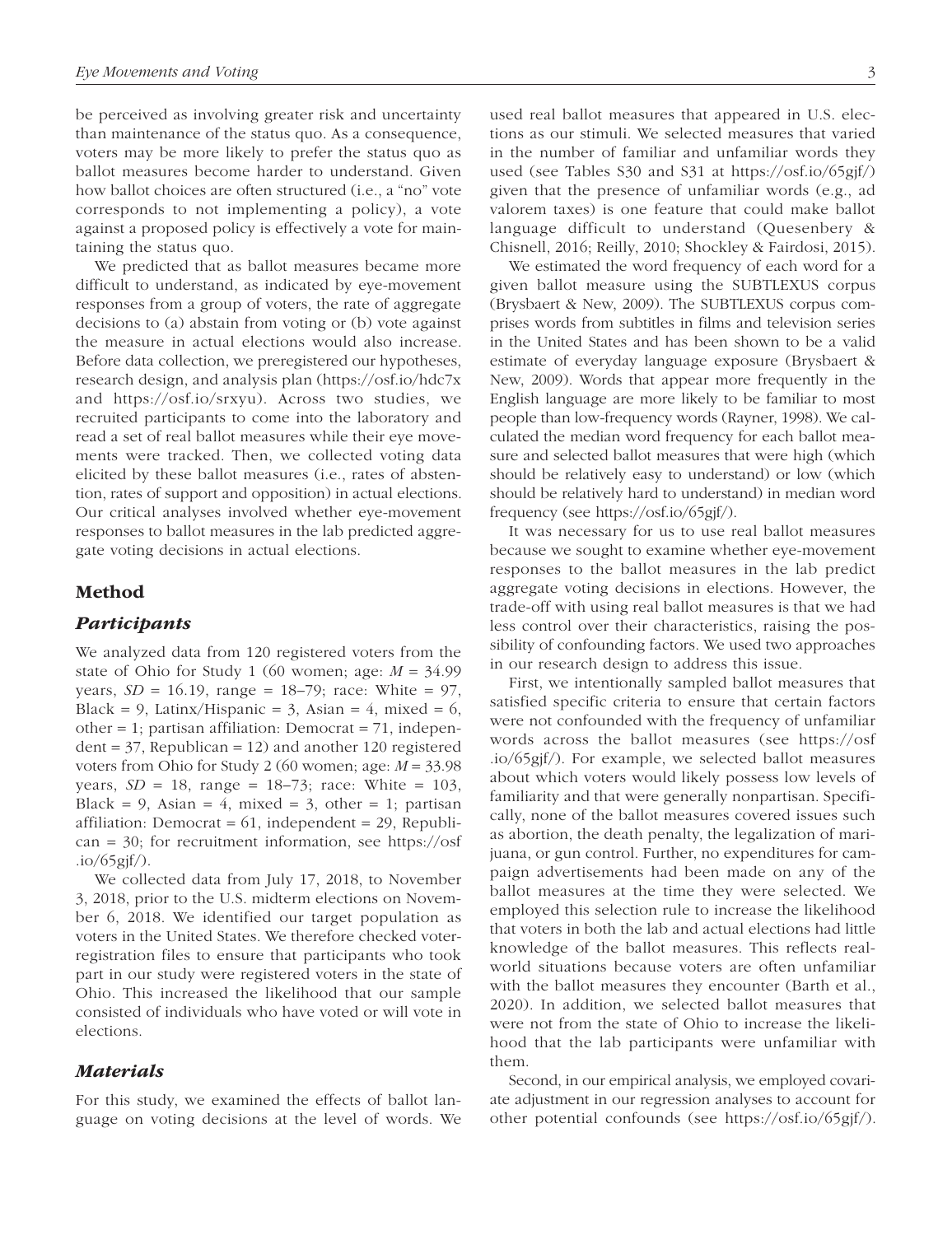We preregistered several covariates that included ballotmeasure properties such as number of words and individual differences in our lab participants (e.g., age, level of political knowledge). In addition, we had a separate group of participants rate the ballot measures on the extent to which they perceived them as important, familiar, and interesting. We used these preregistered normative ratings as covariates to account for differences across the policy issues covered by the ballot measures.

The resulting 64 ballot measures we used (Study  $1 =$ 40, Study  $2 = 24$ ) generally covered political issues often encountered by voters during the 2012, 2013, 2014, and 2018 U.S. elections (505 ballot measures; see [https://](https://osf.io/65gjf/) [osf.io/65gjf/](https://osf.io/65gjf/)). Specifically, the four most common issues during this time period appeared on approximately 53% of all ballot measures and consisted of issues pertaining to taxation, state and local government, infrastructure projects, and state budgets. These issues are important because they involve, for example, allowing people to determine how public education is financed, whether major infrastructure projects (e.g., public transport, waterworks) are carried out, and what powers are given to state governments. These issues were also common in our stimuli: 85% of ballot measures in Study 1 and 62.5% of ballot measures in Study 2 pertained to these issues. The percentage of these issues in our stimuli was higher than in the full set of ballot measures likely because of our selection procedure. Finally, some of the high-salience issues that we intentionally excluded from our stimuli (e.g., abortion, immigration) formed a small minority of all the ballot measures (see [https://](https://osf.io/65gjf/) osf.io/ $(65gf/$ ).

# *Procedure*

For both Study 1 and Study 2, we tested participants individually in a quiet room, where they were seated 100 cm away from a computer monitor (resolution =  $1,920 \times 1,080$  pixels; refresh rate = 60 Hz). Before the start of the experiment, we used a desktop-mounted EyeLink 1000 eye tracker (SR Research, Kanata, Ontario, Canada) that was fitted and calibrated for each participant with a 9-point calibration system. We employed a rigid mount to keep the chin and forehead from moving. Recordings were taken from the right eye, except for instances in which reflection off the participant's glasses or contact lenses necessitated recording from the left eye.

We informed participants at the start of the study that they would be reading about real ballot measures in Ohio. We instructed them to imagine that they were in the voting booth, to read each ballot measure carefully, and to vote on it. Each trial began with a drift-check target in the form of a dot in the middle of the screen. Participants controlled the time spent on this screen by fixating on the dot while pressing the advance button on the left side of the handheld controller. Participants were then presented with the proposed ballot measure. Participants controlled the time spent on this screen and could advance to the next part of the trial by pressing the advance button. Participants were then instructed to report, via a button press, whether they supported or opposed the proposed law or whether they would like to abstain from voting. The location of the text indicating "support," "oppose," or "abstain" on the computer screen was counterbalanced across participants. After the participant made a voting decision (i.e., pressed a button), the participant advanced to the next trial. We randomized the presentation order of the trials.

**Postelection design of Study 1.** The two studies differed in important ways. In Study 1, we used 40 ballot measures that appeared in the 2012 and 2014 elections spanning 21 states in the United States (total votes cast = 63,211,324; see Table S30 at <https://osf.io/65gjf/>). An important feature of Study 1 is that data in the lab were collected after the ballot measures already appeared in actual elections. The advantage of using ballot measures from previous elections was that information we used in our selection criteria could not change. For example, no expenditures for campaign advertisements could be made for selected ballot measures during the course of the study because the elections were over.

**Preelection design of Study 2.** In Study 2, we selected 24 measures that appeared in the 2018 midterm elections in 11 states (total votes cast  $= 74,449,908$ ; see Table S31 at <https://osf.io/65gjf/>). Importantly, we collected data from the lab before the ballot measures were voted on in the 2018 midterm elections. The advantage of Study 2 was that participants could not be influenced by knowledge of the ballot measures' election outcomes because the outcomes were not yet known. However, a limitation of Study 2 was that information we used in our selection criteria could change prior to the election. For example, although no expenditures had been made for any of the ballot measures at the time they were selected (months prior to the election), funds for campaign advertising were allocated for several of them over the course of lab data collection. In addition, local media focused extensively on some ballot measures, whereas additional text was added to others between the time when we selected the stimuli and the time when they appeared in actual elections.

We did not foresee these circumstances prior to writing our preregistration protocol. To account for these unexpected issues and the possibility of omitted-variable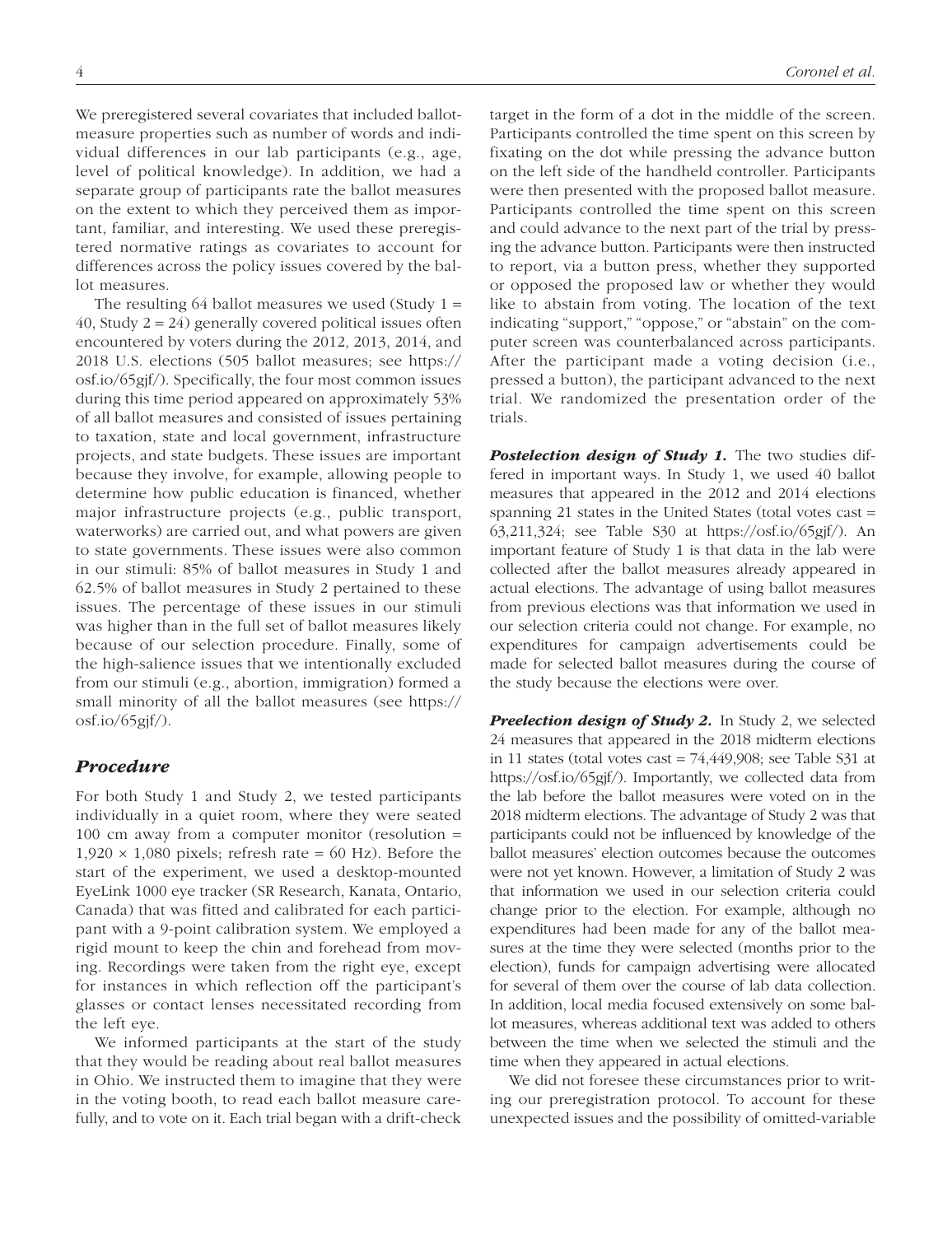bias, we conducted statistical analyses that used covariate adjustment (e.g., using covariates for expenditure, number of newspaper editorials, additional text) in addition to our preregistered analyses (see [https://osf](https://osf.io/65gjf/)  $.io/65gi\frac{f}{$ .

*Eye-movement measures.* Our key independent variables were six distinct eye-movement measures. We used multiple measures for two reasons. First, the six measures index different processes involved in text comprehension. Second, we examined whether our results were robust and reliable, displaying consistent patterns in the direction of the associations between multiple eyemovement metrics and aggregate voting decisions.

Our eye-movement measures consisted of different types of fixations and fixation durations. While reading a passage of text, people's eyes make a series of rapid ballistic jumps separated by discrete pauses. The pauses are called *fixations*, and one of their functions is to place information in the environment, such as a word, within the part of the eye called the fovea, where visual acuity is the highest (Rayner, 1998). Fixation duration corresponds to the amount of time that the fovea is directed at a specific location in the visual environment.

The six measures can be categorized as early- and late-stage measures given that they index different processes in text comprehension. Early-stage measures are thought to reflect initial processing of word information, such as accessing the meaning of the word in long-term memory (Rayner, 1998, 2009). Early-stage measures were *first fixation duration*, *first-pass fixations*, and *first-pass fixation duration* (see [https://osf](https://osf.io/65gjf/)  $.io/65gi\frac{f}{$ .

In contrast, late-stage measures are thought to reflect higher order processes such as integrating the meaning of a word to the sentence context (Rayner, 1998, 2009). Late-stage measures were *regression fixations*, *total fixations*, and *total fixation duration* (see [https://osf](https://osf.io/65gjf/)  $.io/65gi<sub>f</sub>/).$ 

## *Analytic strategy*

Critically, previous work has shown that an increase in the number of fixations or fixation durations for both early- and late-stage measures is associated with greater levels of difficulty in text comprehension (Rayner, 1998, 2009; Rayner et al., 1989, 2006). For each ballot measure, we calculated the average number of fixations or fixation durations elicited by each word that composed the ballot measure across the six eye-movement metrics. If eye-movement responses predict aggregate voting decisions, then we would expect that as the average number of fixations or fixation durations increased for each of the six eye-movement measures (indicating greater difficulties in real-time text comprehension), the rate of aggregate decisions to (a) abstain from voting or (b) vote against the ballot measure in actual elections would also increase.

In our analyses, we estimated separate linear regression models for each eye-movement measure; robust standard errors were clustered on the participants. For the analyses involving abstention rates, we used each of the eye-movement measures as the independent variable and the natural log of the proportion of abstentions during the actual election as the dependent variable. Following prior work, we used the natural log of the abstention rate, given that its distribution is skewed (Reilly & Richey, 2011). For analyses involving the opposition rate, we also used each of the eyemovement measures as the independent variable and the proportion of votes against the measure in the actual election as the dependent variable (see [https://](https://osf.io/65gjf/) [osf.io/65gjf/\)](https://osf.io/65gjf/). Evidence consistent with our hypotheses would be positive coefficient estimates for the eyemovement measures in both the abstention- and opposition-rate analyses.

## Results

# *Study 1*

In Study 1, we first examined whether eye movements were associated with the rate of abstention for the ballot measures in actual elections. Our first set of analyses used our preregistered covariates. Figure 1a presents the relationship between eye movements and abstention rates for all six eye-movement measures. Across all six eye-movement measures, as predicted, an increase in the average number of fixations or fixation durations (in milliseconds) was associated with a positive and statistically significant increase in the election-abstention rate (first fixation duration:  $b =$ 0.00071, *SE* = 0.00016, *p* < .001; first-pass fixations: *b* = 0.13,  $SE = 0.031$ ,  $p < .001$ ; first-pass fixation duration:  $b = 0.00074$ , *SE* = 0.00013,  $p < .001$ ; regression fixations:  $b = 0.043$ , *SE* = 0.0089,  $p < .001$ ; total fixations:  $b =$ 0.037, *SE* = 0.0070, *p* < .001; total fixation duration: *b* = 0.00018, *SE* = 0.000033, *p* < .001; see Fig. 1a and Table S1 at <https://osf.io/65gjf/>).

Next, we examined the extent to which eye-movement measures were associated with an increased rate of opposition toward the ballot measures in actual elections. As expected, and as seen in Figure 1b, the coefficients for both early- and late-stage eye-movement measures were consistently positive. The associations appeared to be stronger for the early-stage measures; increases in the average first fixation duration  $(b =$ 0.00013, *SE* = 0.000061, *p* = .03) and average first-pass fixations ( $b = 0.033$ ,  $SE = 0.012$ ,  $p = .007$ ) were associated with a positive and statistically significant increase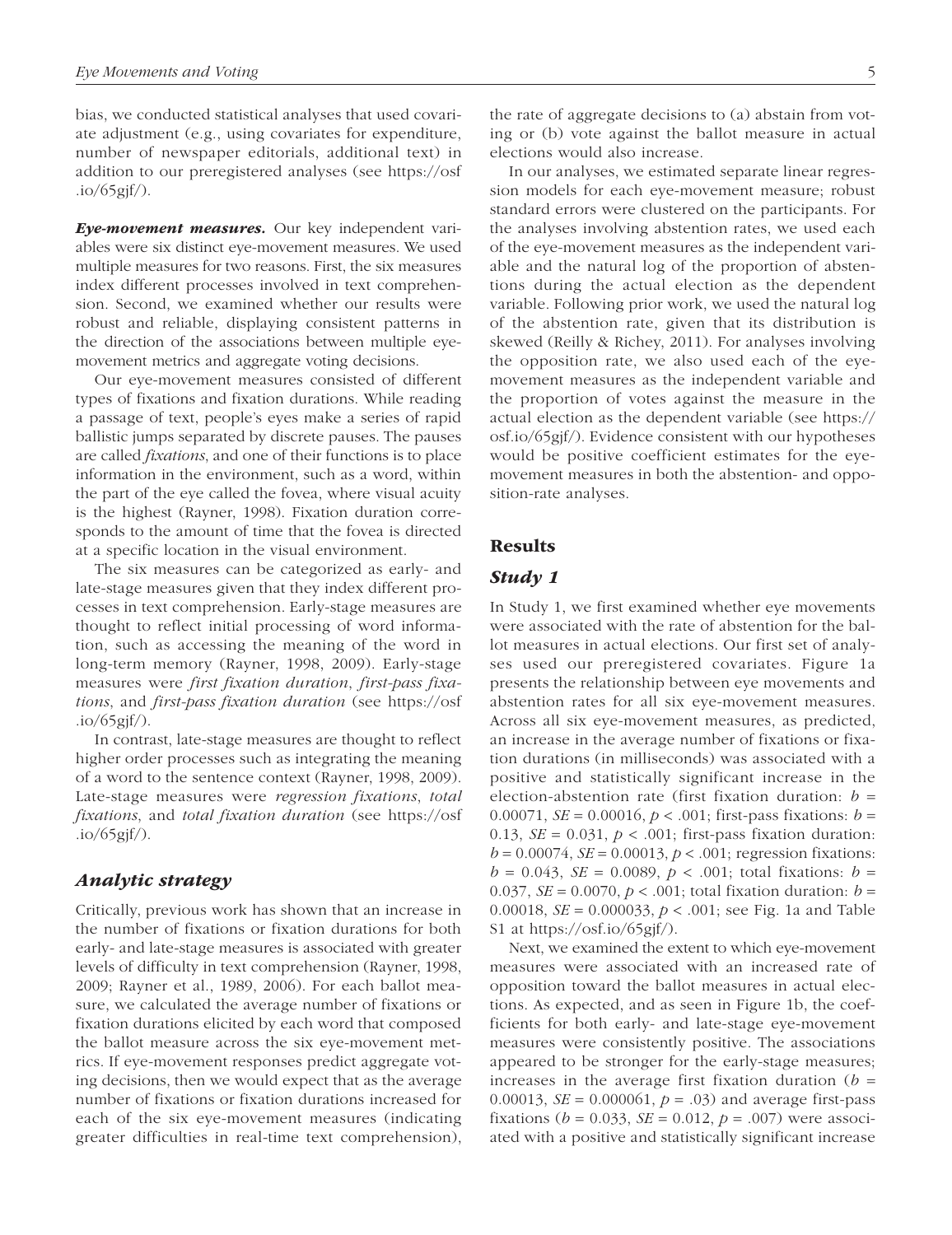

Fig. 1. Effect of a 1-*SD* increase on aggregate voting decisions in actual elections (Study 1; lab data were collected after actual voting occurred). The graphs show (a) the average abstention rate and (b) the average opposition rate for both the preregistered and alternative models, separately for each of the six-eye movement measures across the early and late stages. Point estimates are shown for both the preregistered and alternative models. Thicker lines represent ±1 clusterrobust standard errors, and thinner lines are 95% confidence intervals.

in the election-opposition rate (see Table S2 at [https://](https://osf.io/65gjf/) [osf.io/65gjf/\)](https://osf.io/65gjf/). Although positive, the coefficients for the remaining cases did not reach conventional levels of statistical significance (all *p*s > .10).

We conducted an additional set of analyses that allowed us to examine the robustness of our results to alternative-model specifications. First, three of the ballot measures included additional text in the form of a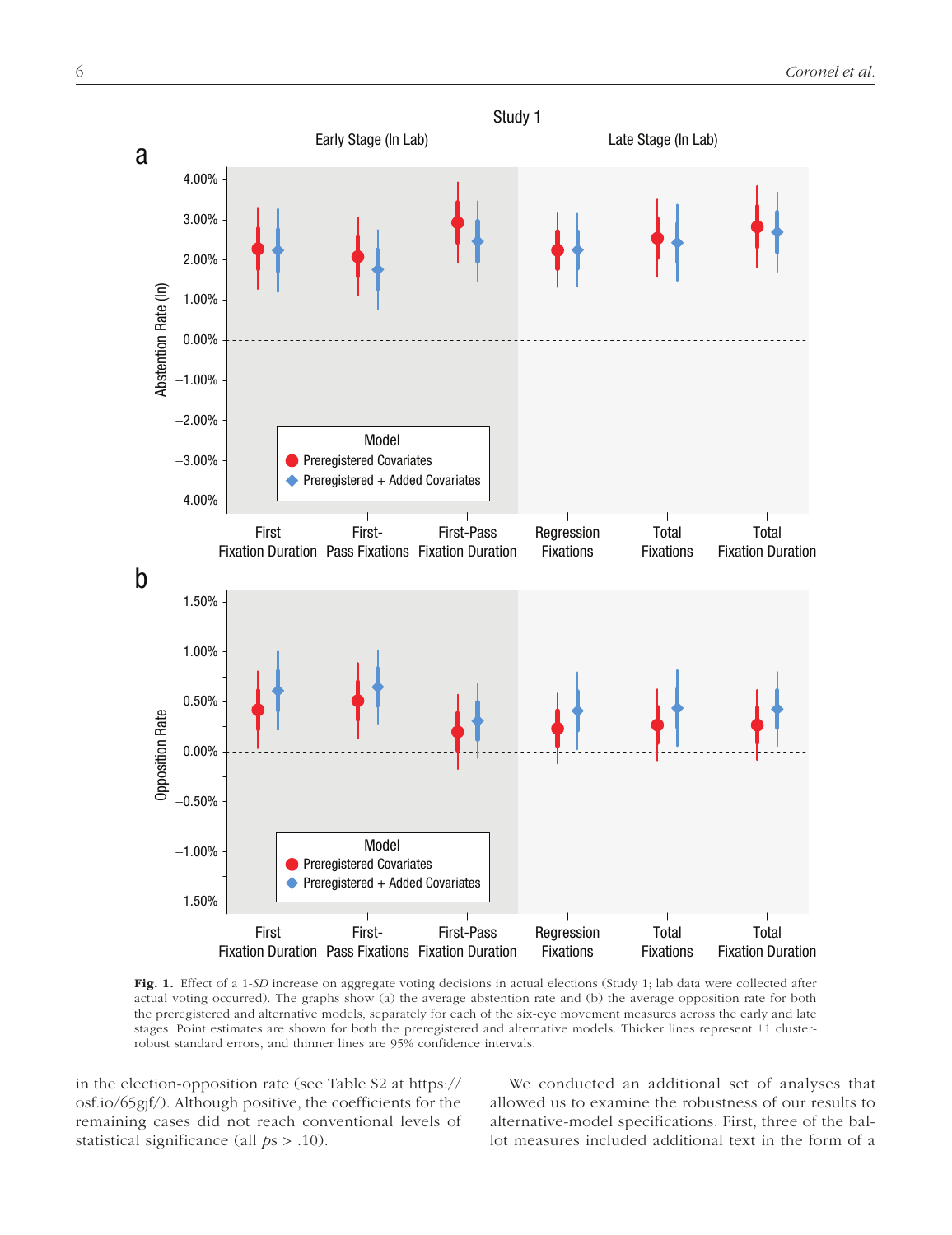ballot explainer or fiscal-impact statement. Voters in the actual elections were exposed to this additional text, but this was not shown to lab participants. Second, in our preregistration plan, we had no analytical procedure to account for instances in which voters in actual elections could learn about the ballot measures beyond campaign advertisements. Newspaper coverage has been shown to be an important source of information from which voters can learn about ballot measures (Nicholson, 2003). To account for these two issues in our analyses, we included a dummy variable that indicated whether additional text had been added to a ballot measure in the actual election and another variable that indicated the total number of newspaper editorials written about each ballot measure.

As seen in Figure 1, inclusion of these two additional variables did not change our substantive results. In terms of abstentions, the coefficients for all six eyemovement measures remained positive and statistically significant (*p*s < .001; Fig. 1a; see also Table S3 at [https://](https://osf.io/65gjf/) [osf.io/65gjf/\)](https://osf.io/65gjf/). In terms of the opposition rate, the coefficients for all six eye-movement measures remained positive and five were statistically significant (*p*s < .05; Fig. 1b; see also Table S4 at [https://osf.io/65gjf/\)](https://osf.io/65gjf/).

We also estimated bivariate models in which each model contained only one independent variable from each of the six eye-movement measures. The results of the bivariate models were consistent overall with the results of the multivariate models (see Tables S24 and S25 at<https://osf.io/65gjf/>).

Finally, we examined the size of the effect of language-comprehension difficulties (as measured by eye movements) on aggregate voting decisions. To do so, we examined the effect of a 1-*SD* increase of the independent variable (i.e., each of the eye-movement measures) on the dependent variable (i.e., aggregate voting decisions). We used a 1-*SD* increase because it represents a plausible counterfactual shift in the independent variable.

As can be seen in Figure 1, the effect sizes were small. For example, in the preregistered analyses, a 1-*SD* (156.50 ms) increase in average total fixation duration was associated with a 0.38% increase in the rate of abstention (95% confidence interval  $|CI| = [0.23\%]$ ,  $(0.54\%)$ .<sup>1</sup> The average total fixation duration was 285.30 ms. For the opposition analyses, a 1-*SD* (31.79 ms) increase in average first fixation duration was associated with a 0.42% increase in the rate of opposition (95% CI = [0.035%, 0.81%]). The average first fixation duration was 141.50 ms.

Although these effects are modest, it is important to note that even small effects can influence electoral outcomes. In competitive elections, for example, ballot measures can win by a razor-thin margin (see the Discussion section).

In summary, the results for Study 1 show evidence consistent with the hypotheses. Specifically, as the average number of fixations or fixation durations increased for each of the six eye-movement measures, the rate of aggregate decisions in actual elections to either abstain from voting or to vote against the ballot measure also increased.

# *Study 2*

In Study 2, we first estimated models using the set of covariates that were preregistered. We also conducted additional analyses to account for unexpected issues that we encountered given our research design for Study 2. The Supplemental Material (<https://osf.io/65gjf/>) includes a full accounting of the five unexpected issues. In the alternative-model specifications, we added five covariates to account for the possibility of omittedvariable bias in our regression analyses.

In terms of abstentions, although coefficients for all six eye-movement measures were positive for the preregistered analysis, none reached conventional levels of statistical significance (see Table S5 at [https://osf](https://osf.io/65gjf/) [.io/65gjf/](https://osf.io/65gjf/)). In terms of the opposition analysis, the early-stage measures (similar to the findings of Study 1) showed the most robust associations; all three were positive and statistically significant (first fixation duration:  $b = 0.00018$ ,  $SE = 0.000035$ ,  $p < .001$ ; first-pass fixation:  $b = 0.057$ ,  $SE = 0.0087$ ,  $p < .001$ ; first-pass fixation duration: *b* = 0.00019, *SE* = 0.000032, *p* < .001; see Table S6 at <https://osf.io/65gjf/>).

Next, we estimated models that accounted for the unexpected issues we encountered in Study 2. For the abstention analysis, the coefficients for all six eyemovement measures were positive, as predicted. This consistent pattern can be observed in the alternative models in Figure 2a. The late-stage measures had the strongest effects: Increases in regression fixations ( $b = 0.031$ , *SE* = 0.0096, *p* = .002), total fixations (*b* = 0.020, *SE* = 0.0066,  $p = .003$ ), and total fixation duration ( $b = 0.000083$ , *SE* = 0.000027,  $p = .003$ ) were associated with positive and statistically significant increases in the abstention rate (see Table S7 at [https://osf.io/65gjf/\)](https://osf.io/65gjf/).

For the opposition analysis, five of the coefficients were in the predicted direction with a positive sign (see Fig. 2b). The early-stage measures demonstrated the strongest associations: All three were positive and statistically significant (first fixation duration:  $b = 0.000073$ ,  $SE = 0.000025$ , *p* = .004; first-pass fixations: *b* = 0.036, *SE* = 0.0067, *p* < .001; first-pass fixation duration: *b* = 0.00012, *SE* = 0.000024, *p* < .001; see Table S8 at [https://osf.io/65gjf/\)](https://osf.io/65gjf/).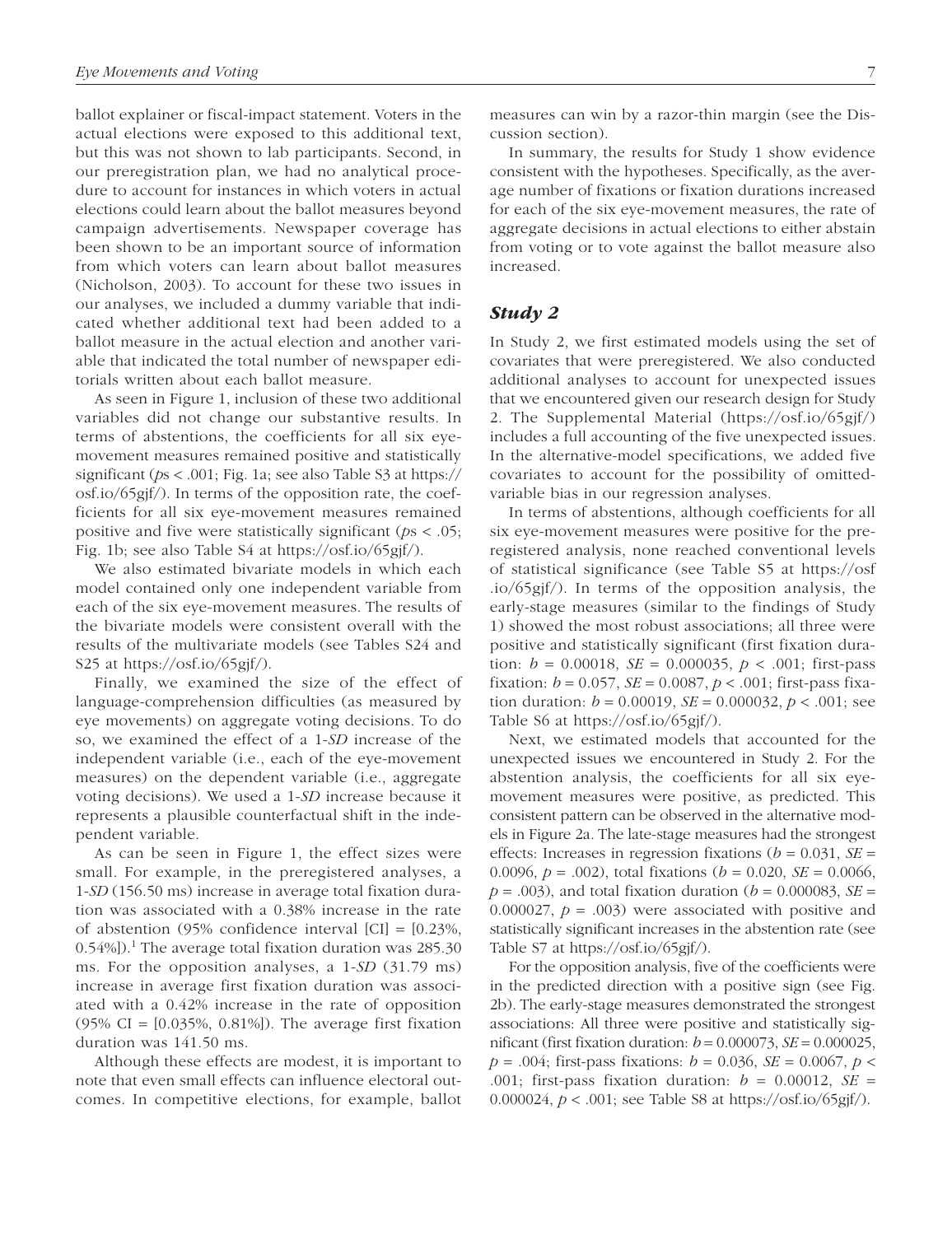

Fig. 2. Effect of a 1-SD increase on aggregate voting decisions in actual elections (Study 2; lab data were collected before actual voting occurred). The graphs show (a) the average abstention rate and (b) the average opposition rate for both the preregistered and alternative models, separately for each of the six-eye movement measures across the early and late stages. Point estimates are shown for both the preregistered and alternative models. Thicker lines represent ±1 clusterrobust standard errors, and thinner lines are 95% confidence intervals.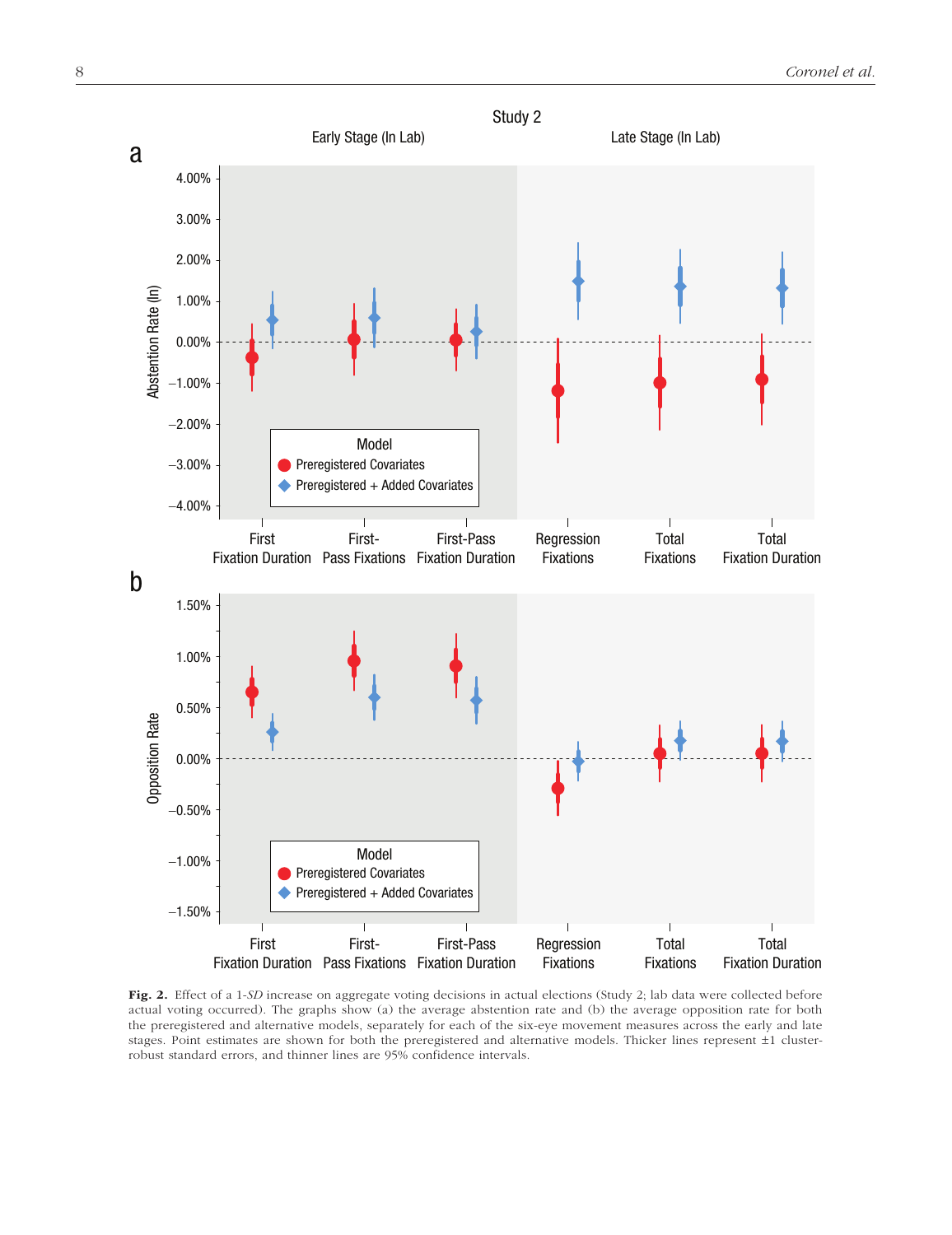Finally, in terms of effect sizes, the effect of languagecomprehension difficulties (as measured by eye movements) on aggregate voting decisions was small (see Fig. 2). For example, in the alternative models, a 1-*SD* (160.87 ms) increase in average total fixation duration was associated with a 0.11% increase in the abstention rate (95% CI =  $[0.043\%, 0.18\%]$ ; see Note 1). The average total fixation duration was 326.73 ms. For the opposition analyses, a 1-*SD* (36.03 ms) increase in average first fixation duration was associated with a 0.26% increase in the opposition rate  $(95\% \text{ CI} = [0.083\%, 0.44\%])$ . The average first fixation duration was 152.45 ms.

In summary, for the preregistered analyses, eye movements predicted aggregate decisions to vote against the ballot measure but not the rate of abstentions. The alternative-model specifications that accounted for unexpected issues that we encountered for Study 2 show that the eye-movement measures predicted the rate of both abstention and opposition.

# *Comparison with common measures of language difficulty*

We conducted exploratory analyses to examine whether eye movements also predicted aggregate voting decisions beyond what was accounted for by common measures of language difficulty. First, we assessed the predictive power of eye movements when accounting for processes captured by widely used linguistic metrics. Specifically, we estimated similar models as mentioned previously, but we added the Flesch-Kincaid Grade Level and the SUBTLEXUS median score for each ballot measure as covariates. The Flesch-Kincaid Grade Level assesses the readability of text and has been extensively used by researchers in the field of education, political scientists who study ballot language, and federal agencies in the U.S. government (Flesch, 1948; Reilly, 2010, 2015; Reilly & Richey, 2011).

We also used the SUBTLEXUS median score because word frequency is a common metric for assessing text difficulty in psycholinguistics (Hyönä & Olson, 1995; Rayner, 1998). Eye movements predicted aggregate voting decisions across the two studies even after we accounted for traditional text-based measures of language difficulty (see Tables S9 to S12 at [https://osf](https://osf.io/65gjf/) [.io/65gjf/](https://osf.io/65gjf/)). These results suggest that eye movements capture comprehension-related processes that are not accounted for by two commonly used metrics of language difficulty.

Second, we examined whether an alternative but common measure of text processing—total reading time—could robustly predict aggregate voting decisions. We measured total reading time as the amount of time from when a ballot measure appeared on the screen to when lab participants pressed a button allowing them to advance to the next screen. Longer reading time reflects greater difficulties in text comprehension, and this measure has been extensively used in the fields of education and psycholinguistics (Aaronson & Scarborough, 1977; Jegerski, 2014). The results were mixed (see Table S13 at [https://osf](https://osf.io/65gjf/) [.io/65gjf/\)](https://osf.io/65gjf/). Longer reading times were associated with greater rates of opposition in Study 1 ( $b = 0.00000035$ , *SE* = 0.00000015,  $p = .02$  and abstention in Study 2  $(b = 0.0000016, SE = 0.00000034, p < .001)$ . However, reading times were not associated with rates of abstention in Study 1 ( $b = -0.00000034$ , *SE* = 0.00000035,  $p =$ .33) and opposition in Study 2 (*b* = 0.000000040, *SE* = 0.000000071,  $p = .58$ ). These and the eye-movement results suggest that eye movements robustly predict aggregate voting decisions when compared with a measure of total reading time.

Finally, we also examined the extent to which eye movements predicted aggregate voting decisions beyond what is accounted for by participants' in-lab voting decisions (i.e., decision to abstain/not abstain or oppose/support). Interestingly, participants' in-lab decisions to support or oppose a given ballot measure predicted aggregate rates of opposition for Study 1 (see Table S18 at [https://osf.io/65gjf/\)](https://osf.io/65gjf/). But, in-lab decisions to support/oppose and abstain/not abstain did not predict, respectively, aggregate rates of opposition for Study 2 (see Table S19 at <https://osf.io/65gjf/>) and abstention for Study 1 and Study 2 (see Tables S20 and S21 at [https://osf.io/65gjf/\)](https://osf.io/65gjf/). Furthermore, some of the eye-movement measures still predicted aggregate voting decisions for both Study 1 and Study 2 (see Tables S18 to S21).

# **Discussion**

Across two studies, we found evidence that as real ballot measures became more difficult to understand, as indicated by eye-movement responses in the lab, the rate of aggregate decisions in actual elections to abstain from voting and vote against the ballot measure also increased. Furthermore, eye movements predicted aggregate voting decisions beyond what was captured by widely used measures of language difficulty and in-lab vote choices. Our study has several theoretical, methodological, and societal implications.

First, the findings expose the real-world importance and concerns of direct democracy. In particular, the results support the growing concern that how a ballot measure is written, rather than the substance of the policy itself, can influence voting decisions. This is an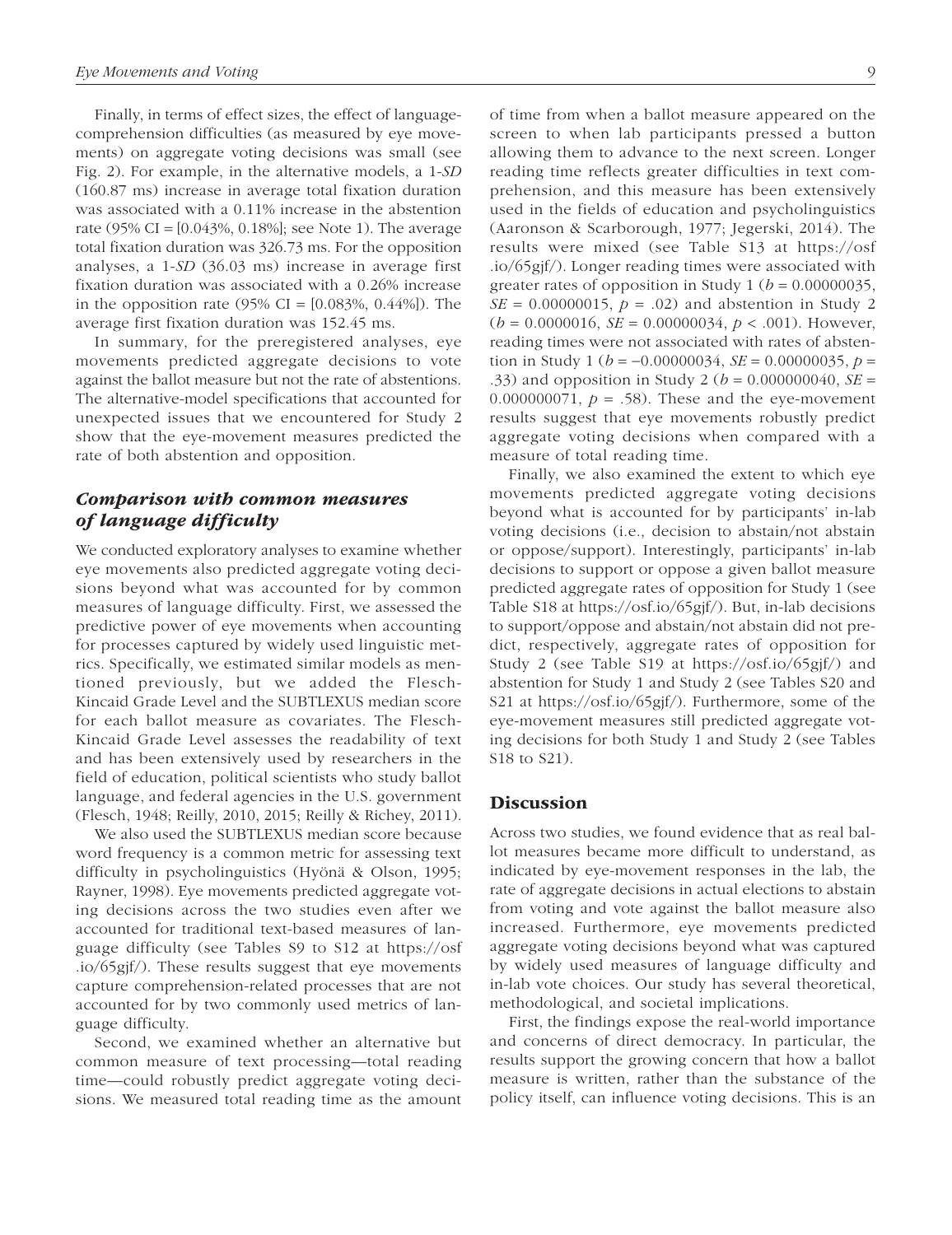important problem because politicians and specialinterest groups may unintentionally or deliberately increase abstentions or votes against ballot measures by writing difficult-to-understand ballot language.

Second, our study also lays the groundwork for how these concerns may be addressed using eye-movement monitoring. Specifically, eye-movement measures are useful for explaining and predicting the consequences of ballot language on voting decisions. Eye movements have several advantages that make them ideally suited for examining the effects of ballot language on voting decisions. Eye movements can be collected without requiring participants to perform any task beyond silent reading, similar to what they would do inside the voting booth.

Additionally, eye-movement responses to linguistic features can be similar across languages and can be used to study voting decisions of non-English-speaking populations. For example, low-frequency words elicit greater gaze than high-frequency words in Spanish, German, and Chinese (Li et al., 2014; Tiffin-Richards & Schroeder, 2015; Whitford & Titone, 2017). In the context of the United States, this is important because the language-minority provisions of the Voting Rights Act have allowed millions of voters access to ballot measures translated in their non-English native language (Reilly, 2015). This suggests that eye movements can also be used to study the influence of non-English ballots on non-English-speaking voters.

Third, the results also support the notion that the psychological processes underlying voting decisions studied in a small group of individuals in a laboratory can generalize to a different group of voters in naturalistic settings. Indeed, it is striking that we observed the relationship between difficulties in text comprehension and voting decisions despite the variety of differences between the context of the lab and natural voting environments. For example, the lab participants knew that their vote choices were being observed, whereas choices in the voting booth are private. Choices in the voting booth occur in the informational and emotional environment of Election Day, whereas our lab studies occurred outside the context of Election Day. Furthermore, some lab participants evaluated several ballot measures that appeared in elections 6 years prior. Yet, despite these differences, we observed an association between difficulties in ballot comprehension and actual voting decisions.

Although the results are promising, the findings should also be interpreted in light of the study's limitations. Given that we used real ballot measures, we had less control over their characteristics. We used a careful ballot-selection procedure and covariate adjustment in the analyses to address possible confounding factors. But it is possible that factors other than difficulties in language comprehension accounted for the relationship between eye movements and aggregate voting decisions. Studies in which language difficulty is experimentally manipulated are therefore important for future work in this area.

We observed evidence for the predicted effects in our preregistered abstention and opposition analyses for Study 1 and the preregistered opposition analyses for Study 2. We did not, however, observe similar effects for the preregistered abstention analyses for Study 2. It was only after we accounted for several unexpected issues that could have affected voters' knowledge of the ballot measures in actual elections (e.g., campaign advertisement, local media coverage, explainers associated with ballots) that we observed the predicted relationship between eye movements and the abstention rate. This makes it less clear whether the abstention results in Study 2 can be viewed as a replication of the abstention results in Study 1.

We also took great care to ensure that both the voters in the lab and in actual elections were likely unfamiliar with the ballot measures. As a consequence, we intentionally did not select high-salience issues (e.g., gun control, affirmative action). Difficulties in comprehending ballot text may exert a weaker influence on voting decisions for well-known issues or ones in which voters possess strong prior attitudes. Therefore, future work should examine the extent to which the results we observed here generalize to ballot measures about which voters possess a high level of knowledge and emotional associations (i.e., ballot measures pertaining to highly partisan issues).

Furthermore, we selected ballot measures that varied in the number of familiar and unfamiliar words they contained. This may, in part, explain why difficulties in language comprehension (as measured by eye movements) had small effects on aggregate voting decisions. There are other features of ballot measures that can make them difficult to understand. One important source of difficulty is the manner in which words are arranged into phrases, clauses, and sentences (i.e., syntax). For example, individuals may be less likely to understand information conveyed via a long complex sentence (containing multiple clauses) than when the same information is conveyed through separate sentences (see Supplemental Discussion at [https://osf](https://osf.io/65gjf/)  $.io/65gi<sub>f</sub>/).$ 

These different sources of language difficulty—unfamiliar words and complex syntax—can simultaneously be present in ballot measures and, in combination, may produce larger effects on voting decisions. This is important given that even small effects can affect electoral outcomes in competitive elections. For example,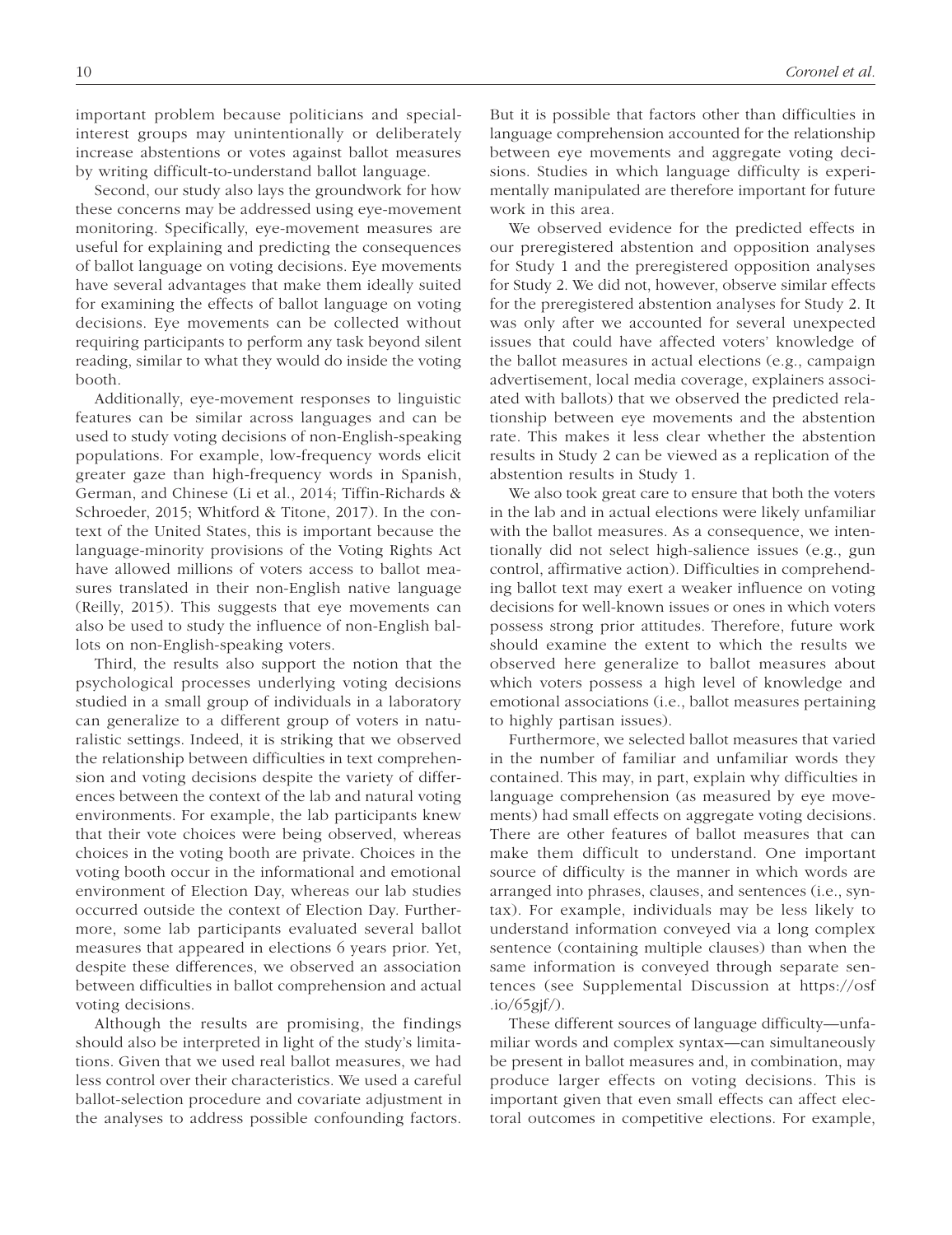during the 2012, 2013, and 2014 U.S. elections, the margin of victory for approximately 10% of ballot measures was between 1% and 5%. Beyond electoral outcomes, incremental increases in the size of the margin of victory can also affect voter perceptions of the law's legitimacy (Arnesen et al., 2019). Our study, then, compels further investigation into other sources of language difficulty and their individual and joint effects on voting decisions.

Despite these limitations, our study highlights the usefulness of eye-movement measures for studying decision-making processes of voters in direct democracy elections. Here, we defined our areas of interest at the level of words. However, researchers can also define interest areas at other levels—phrases, sentences, paragraphs—and eye movements can provide an online record of reading performance at these levels (Hyönä & Lorch, 2004; Traxler et al., 2002). This property of eye movements is useful for future work examining the effects of complex syntax on voting decisions.

Beyond their capacity to predict voting decisions, eye movements may be used in future work to address other long-standing questions in political-science research, such as whether voting decisions are the product of careful versus cursory thinking (Lau & Redlawsk, 2006). Of relevance, eye movements have been used in studies on reading to distinguish skimming and mind wandering from careful reading of text (Reichle et al., 2010; Strukelj & Niehorster, 2018). Eye movements, then, can potentially be used in future work to examine the conditions that lead voters to carefully read, and deeply think about, the substantive content of ballot measures.

Finally, this study also contributes to the literature on eye movements. Our study is the first of its kind to show that the predictive power of eye movements extends to real-world voting decisions. In addition, our work demonstrates the utility of eye movements as an approach for understanding aggregate-level decisions. Individuals often extract information from reading text to inform their decisions such as whether to share a news article, comment on a social media post, sell a stock, and so on. Importantly, these individual-level decisions can scale up to aggregate-level social phenomena (e.g., virality of a news article, panic selling of stocks; Knutson & Genevsky, 2018; Scholz et al., 2017). Future work can explore whether eye movements can explain and predict aggregate-level choices in other domains.

In summary, as more countries adopt direct democracy elections, the question of how ballot language influences voting decisions will increasingly be an important issue for politicians, special-interest groups, and voters. Our work sets the foundation for the use of eye movements as an important tool to aid researchers and policymakers in creating ballot measures that promote comprehension and civic involvement among voters.

## Transparency

*Action Editor:* Kate Ratliff *Editor:* Patricia J. Bauer *Author Contributions*

> J. C. Coronel and H. C. Shulman conceived of the initial study concept. J. C. Coronel, O. M. Bullock, H. C. Shulman, M. D. Sweitzer, and R. M. Bond developed the research design. O. M. Bullock, S. Poulsen, and J. C. Coronel collected the lab-based data. O. M. Bullock obtained real-world ballot information and collected the norming data. M. D. Sweitzer obtained linguistic information about the ballot measures. J. C. Coronel, M. D. Sweitzer, R. M. Bond, and O. M. Bullock analyzed the data. J. C. Coronel wrote the manuscript, and all authors gave critical feedback. All the authors approved the final manuscript for submission.

*Declaration of Conflicting Interests*

The author(s) declared that there were no conflicts of interest with respect to the authorship or the publication of this article.

#### *Funding*

This work was supported by The Ohio State University's School of Communication Miller Award.

*Open Practices*

All data and code have been made publicly available via OSF and can be accessed at [https://osf.io/jfxaz.](https://osf.io/jfxaz) Wordfrequency norms from the SUBTLEXUS corpus are publicly available at [http://brm.psychonomic-journals.org/content/](http://brm.psychonomic-journals.org/content/supplemental) [supplemental.](http://brm.psychonomic-journals.org/content/supplemental) The design and analysis plans for Study 1 were preregistered at <https://osf.io/hdc7x>. Study 2 was not officially preregistered, but the preregistration plan was posted prior to data collection (see [https://osf](https://osf.io/srxyu) [.io/srxyu\)](https://osf.io/srxyu). Changes to the preregistration of Study 1 were posted before data collection, and additional changes to the preregistrations are discussed in the text. This article has received the badges for Open Data, Open Materials, and Preregistration. More information about the Open Practices badges can be found at [http://www.psycho](http://www.psychologicalscience.org/publications/badges) [logicalscience.org/publications/badges.](http://www.psychologicalscience.org/publications/badges)



## ORCID iDs

Jason C. Coronel D <https://orcid.org/0000-0001-6397-3860> Matthew D. Sweitzer D <https://orcid.org/0000-0002-2075-6177>

## Acknowledgments

We thank Katie Ferriby, Morgan Hellmich, Alec Hinton, and Natalie Petit for their help in data collection or coding of the ballot measures. We also thank Christopher Dawes, Dave DeAndrea, Kara Federmeier, James Fowler, Kelly Garrett, David Hendry, Ian Krajbich, Molly Ritchie, Christin Scholz, Ralf Schmälzle, and graduate students enrolled in Communication Research Methods at The Ohio State University for their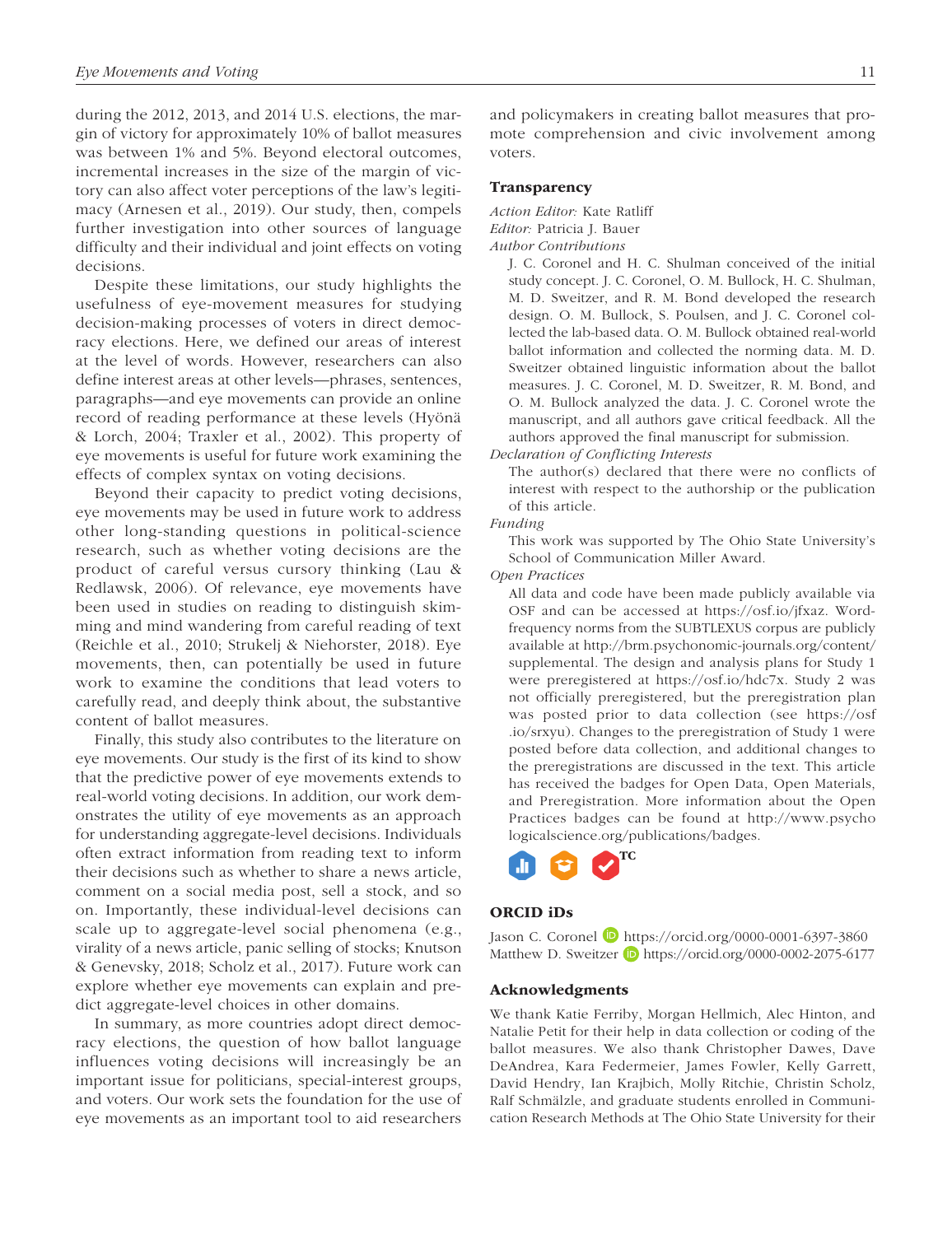helpful feedback and comments on early drafts of the manuscript.

#### Note

1. For ease of interpretation, this estimate is based on a model that uses the nontransformed version of the abstention rate.

## References

- Aaronson, D., & Scarborough, H. S. (1977). Performance theories for sentence coding: Some quantitative evidence. *Journal of Verbal Learning and Verbal Behavior*, *16*(3), 277–303.
- Arnesen, S., Broderstad, T. S., Johannesson, M. P., & Linde, J. (2019). Conditional legitimacy: How turnout, majority size, and outcome affect perceptions of legitimacy in European Union membership referendums. *European Union Politics*, *20*(2), 176–197.
- Barth, J., Burnett, C. M., & Parry, J. (2020). Direct democracy, educative effects, and the (mis)measurement of ballot measure awareness. *Political Behavior*, *42*, 1015–1034. <https://doi.org/10.1007/s11109-019-09529-w>
- Bowler, S., & Donovan, T. (1998). *Demanding choices: Opinion, voting, and direct democracy*. University of Michigan Press.
- Brysbaert, M., & New, B. (2009). Moving beyond Kučera and Francis: A critical evaluation of current word frequency norms and the introduction of a new and improved word frequency measure for American English. *Behavior Research Methods*, *41*(4), 977–990.
- Burnett, C. M. (2019). Information and direct democracy: What voters learn about ballot measures and how it affects their votes. *Electoral Studies*, *57*(1), 223–244.
- Cartwright, N., & Hardie, J. (2012). *Evidence-based policy: A practical guide to doing it better*. Oxford University Press.
- Flesch, R. (1948). A new readability yardstick. *Journal of Applied Psychology*, *32*(3), 221–233.
- Henrich, J., Heine, S. J., & Norenzayan, A. (2010). The weirdest people in the world? *Behavioral and Brain Sciences*, *33*(2–3), 61–83.
- Hyönä, J., & Lorch, R. F. (2004). Effects of topic headings on text processing: Evidence from adult readers' eye fixation patterns. *Learning and Instruction*, *14*(2), 131–152.
- Hyönä, J., & Olson, R. K. (1995). Eye fixation patterns among dyslexic and normal readers: Effects of word length and word frequency. *Journal of Experimental Psychology: Learning, Memory, and Cognition*, *21*(6), 1430–1440.
- Jegerski, J. (2014). *Research methods in second language psycholinguistics*. Routledge.
- Kaufmann, B., & Mathews, J. (2018, May 8). Democracy doomsday prophets are missing this critical shift. *The Washington Post*. [https://www.washingtonpost.com/](https://www.washingtonpost.com/news/theworldpost/wp/2018/05/08/direct-democracy-is-thriving/) [news/theworldpost/wp/2018/05/08/direct-democracy](https://www.washingtonpost.com/news/theworldpost/wp/2018/05/08/direct-democracy-is-thriving/)[is-thriving/](https://www.washingtonpost.com/news/theworldpost/wp/2018/05/08/direct-democracy-is-thriving/)
- Knutson, B., & Genevsky, A. (2018). Neuroforecasting aggregate choice. *Current Directions in Psychological Science*, *27*(2), 110–115.
- Krajbich, I., Armel, C., & Rangel, A. (2010). Visual fixations and the computation and comparison of value in simple choice. *Nature Neuroscience*, *13*(10), 1292–1298.
- Lau, R. R., & Redlawsk, D. P. (2006). *How voters decide: Information processing during election campaigns*. Cambridge University Press.
- Li, X., Bicknell, K., Liu, P., Wei, W., & Rayner, K. (2014). Reading is fundamentally similar across disparate writing systems: A systematic characterization of how words and characters influence eye movements in Chinese reading. *Journal of Experimental Psychology: General*, *143*(2), 895–913.
- Lodge, M., Steenbergen, M. R., & Brau, S. (1995). The responsive voter: Campaign information and the dynamics of candidate evaluation. *American Political Science Review*, *89*(2), 309–326.
- Lupia, A. (1992). Busy voters, agenda control, and the power of information. *American Political Science Review*, *86*(2), 390–403.
- Nicholson, S. P. (2003). The political environment and ballot proposition awareness. *American Journal of Political Science*, *47*(3), 403–410.
- Pärnamets, P., Johansson, P., Hall, L., Balkenius, C., Spivey, M. J., & Richardson, D. C. (2015). Biasing moral decisions by exploiting the dynamics of eye gaze. *Proceedings of the National Academy of Sciences, USA*, *112*(13), 4170–4175.
- Quesenbery, W., & Chisnell, D. (2016, November 3). Ballot measures need to be written in plain language. *The New York Times*. [https://www.nytimes.com/roomford](https://www.nytimes.com/roomfordebate/2016/11/03/why-are-ballot-measures-so-confusing/ballot-measures-need-to-be-written-in-plain-language) [ebate/2016/11/03/why-are-ballot-measures-so-confusing/](https://www.nytimes.com/roomfordebate/2016/11/03/why-are-ballot-measures-so-confusing/ballot-measures-need-to-be-written-in-plain-language) [ballot-measures-need-to-be-written-in-plain-language](https://www.nytimes.com/roomfordebate/2016/11/03/why-are-ballot-measures-so-confusing/ballot-measures-need-to-be-written-in-plain-language)
- Rayner, K. (1998). Eye movements in reading and information processing: 20 years of research. *Psychological Bulletin*, *124*(3), 372–422.
- Rayner, K. (2009). Eye movements and attention in reading, scene perception, and visual search. *Quarterly Journal of Experimental Psychology*, *62*(8), 1457–1506.
- Rayner, K., Chace, K. H., Slattery, T. J., & Ashby, J. (2006). Eye movements as reflections of comprehension processes in reading. *Scientific Studies of Reading*, *10*(3), 241–255.
- Rayner, K., Sereno, S. C., Morris, R. K., Schmauder, R. A., & Clifton, C. (1989). Eye movements and on-line language comprehension processes. *Language and Cognitive Processes*, *4*(3–4), SI21–SI49.
- Reichle, E. D., Reineberg, A. E., & Schooler, J. W. (2010). Eye movements during mindless reading. *Psychological Science*, *21*(9), 1300–1310.
- Reilly, S. (2010). *Design, meaning and choice in direct democracy: The influences of petitioners and voters*. Ashgate.
- Reilly, S. (2015). *Language assistance under the Voting Rights Act: Are voters lost in translation?* Lexington Books.
- Reilly, S., & Richey, S. (2011). Ballot question readability and roll-off: The impact of language complexity. *Political Research Quarterly*, *64*(1), 59–67.
- Scholz, C., Baek, E. C., O'Donnell, M. B., Kim, H. S., Cappella, J. N., & Falk, E. B. (2017). A neural model of valuation and